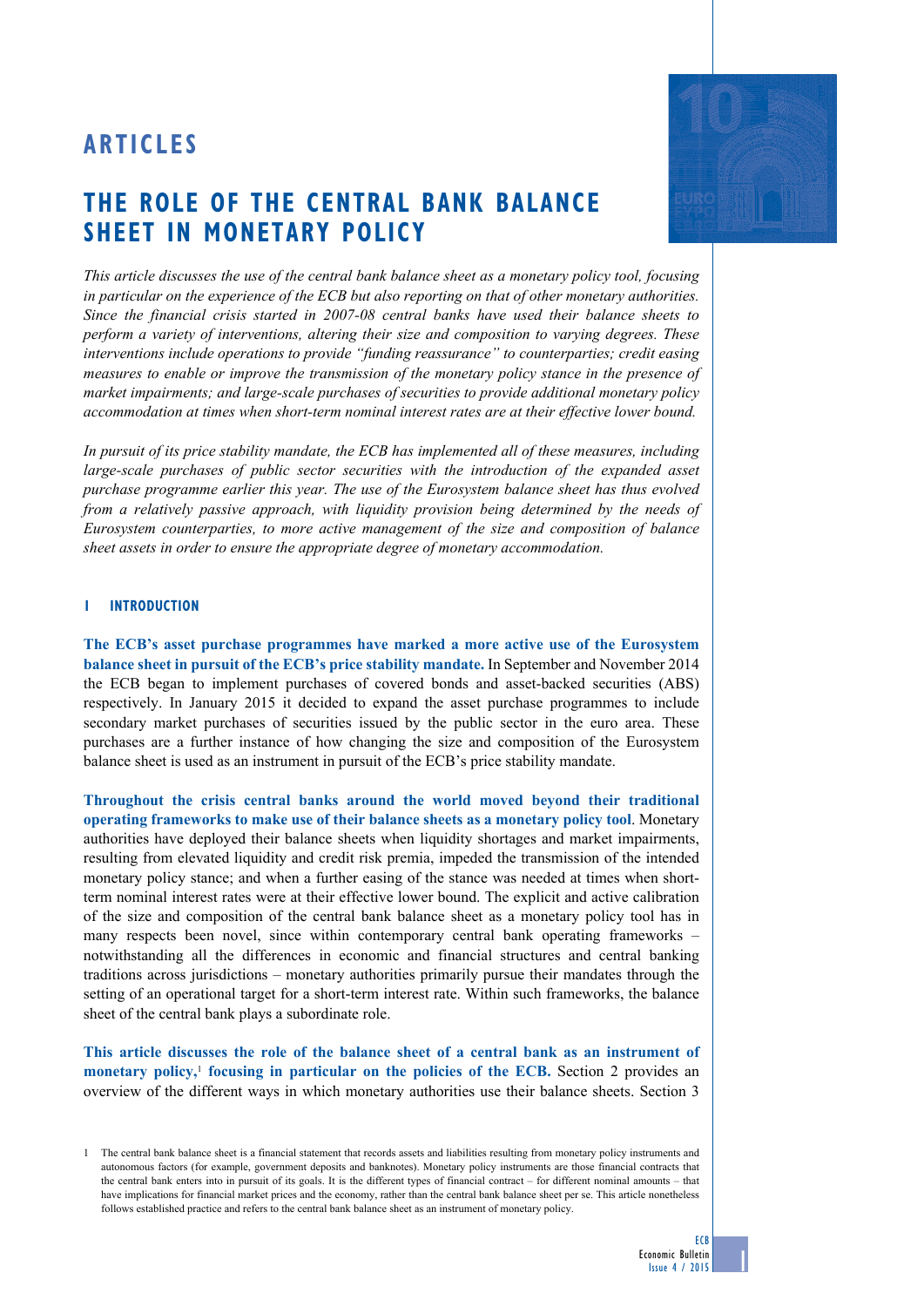focuses on the euro area experience, while a box describes recent developments in the Eurosystem balance sheet. Section 4 concludes.

# **2 The central bank balance sheet as a monetary policy instrument**

## **2.1 The central bank balance sheet: from sideshow to policy instrument**

Monetary policy attempts to influence broad financial and macroeconomic conditions in order to achieve the goals that the central bank has been tasked with in its mandate. This is done by varying the monetary policy stance – the contribution monetary policy makes to economic, financial and monetary developments.

**In "normal" times the stance of monetary policy is signalled by the price of central bank reserves**. Within most contemporary central bank operating frameworks, the monetary policy stance is very often revealed by the price at which banks can trade central bank reserves in the interbank market, which is, in turn, influenced by the price at which central banks make these reserves available to banks. Within such operating frameworks, the central bank injects reserves into the banking system according to banks' demand in order to steer the interbank interest rate towards a level that is consistent with the intended monetary policy stance.

**Consequently, in "normal" times the composition and size of the central bank balance sheet contain limited information on the degree of monetary accommodation provided**. The size of the balance sheet results passively from the need to steer the short-term interest rate(s) in line with the desired stance. The quantity of liabilities – as well as assets – and hence the size of the balance sheet is largely determined by the demand for funds on the part of the central bank's counterparties, which is, in turn, determined by the liquidity needs of the banking system. Put differently, the central bank must supply, inelastically, the quantity of reserves required by the banking system in order to control the short-term interest rate. The composition of the assets and liabilities on the balance sheet reflects institutional characteristics of central bank liquidity management, including collateral policies and modalities of liquidity provision and absorption. In short, when the instrument of monetary policy is the short-term interest rate, the size and composition of the central bank balance sheet do not provide information about the monetary policy stance.<sup>2</sup>

**With the advent of the financial crisis, central banks began using their balance sheets in different ways – some of which were novel, at least in the contemporary context, while others were in line with traditional central bank tasks and practices**. Faced with the strains and risks of the financial crisis, central banks took one or more of the following actions:

- increasing liquidity provision to their banking systems elastically, i.e. accommodating banks' increased demand for liquidity, and modifying the modalities of liquidity provision to give funding reassurance, in some cases by also providing term lending;
- launching direct lending operations for the non-bank private sector or purchasing private sector assets;
- 2 This is not the case for central banks with operating frameworks that involve some degree of active management of the exchange rate. In these cases, both the total size of the assets and the composition of the assets and liabilities may provide information about the desired stance of monetary policy.

ECB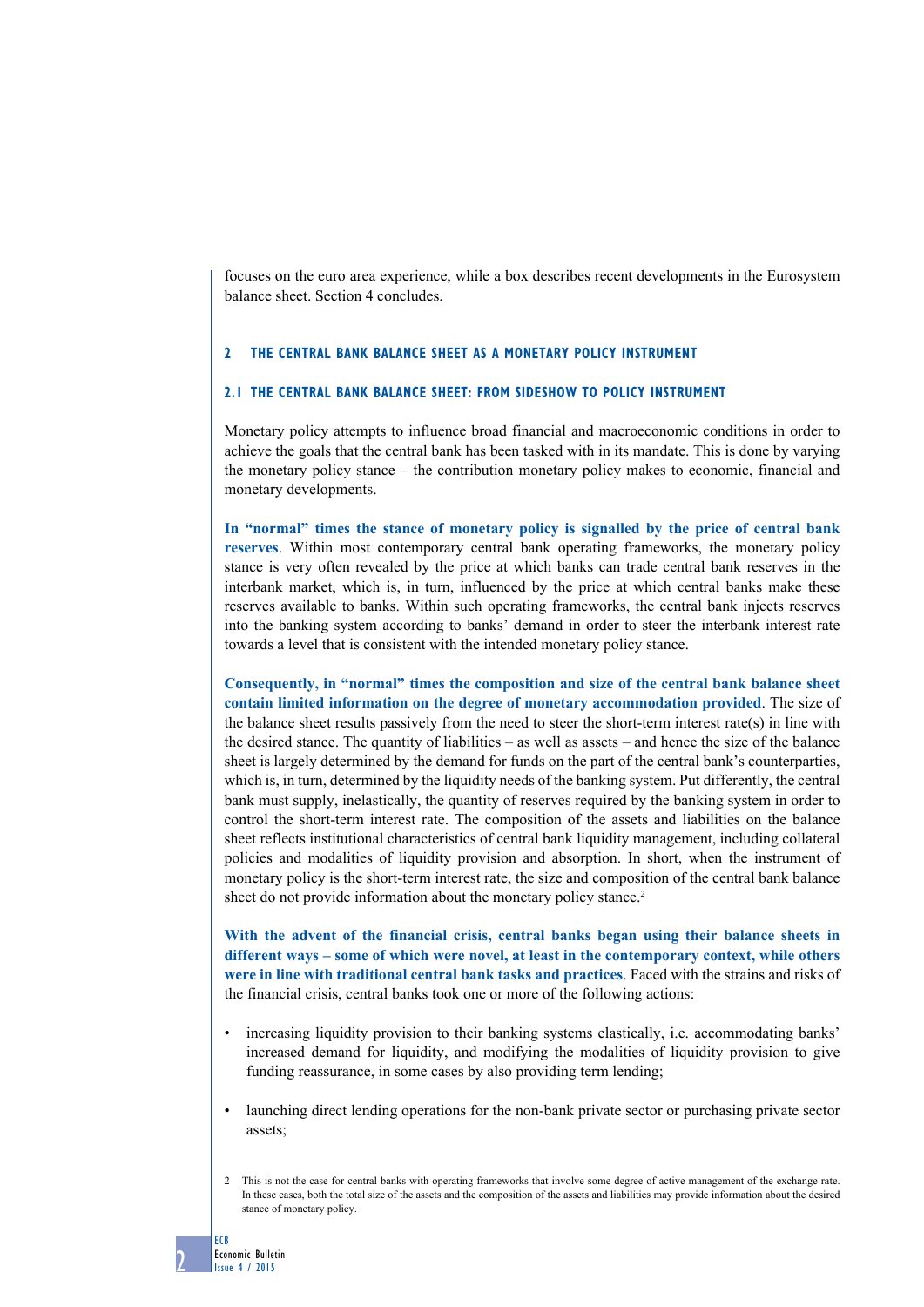The role of the central bank balance sheet in monetary policy

- starting to purchase medium and long-dated public sector securities, or securities guaranteed by governments, on a large scale;
- offering explicit verbal guidance on the evolution of policy in the future, including indications about the future use of the central bank balance sheet if specific developments materialise.

**All of these actions involve – although to varying degrees – an expansion in the size of the central bank balance sheet and a modification of its composition** (see Chart 1). However, caution is required when comparing central bank balance sheets across jurisdictions and also when comparing balance sheets of the same jurisdiction over time. As discussed in this article, a unit of liquidity will have very different economic effects depending not only on the financial structures and central bank operating procedures in place, but also on the use to which the central bank balance sheet is put – that is, its use as an instrument to address specific policy needs.

**Three main reasons for the increased use of central banks' balance sheets can be identified**: (1) the need to respond to financial stress and manage financial crises – in line with central banks' traditional function as the ultimate provider of funding reassurance for the banking system; (2) the need to enable or improve the transmission of the intended monetary policy stance in the presence of market impairments; and (3) the need to provide additional monetary accommodation – that is, to further ease the stance – by exerting downward

pressure on long-term interest rates when shortterm nominal policy rates have been reduced to their effective lower bound. In principle, these three objectives are complementary, while in practice they may be closely related. In any case, the measures deployed for any one of the above reasons can have very similar implications for the monetary policy stance. For example, by compressing the spreads between the market costs of borrowing and the risk-free interest rates, thus allowing a better pass-through of the stance, transmission-enhancing measures can also be regarded as increasing the degree of monetary accommodation.

**The discussion in this article will distinguish between "passive" and "active" uses of the central bank balance sheet, while announcements about potential future balance sheet measures are termed "contingent balance sheet policies"**. 3 The fully



3 There are many different taxonomies of central banks' use of their balance sheets. Bernanke and Reinhart (Bernanke, B. and V. Reinhart, "Conducting Monetary Policy at Very Low Short-Term Interest Rates", *American Economic Review*, Vol. 94, No 2, 2004, pp. 85-90) distinguish policies that affect the size of the central bank balance sheet from those that affect the composition of the asset side. Borio and Disyatat (Borio, C. and P. Disyatat, "Unconventional Monetary Policies: An Appraisal", *BIS Papers*, No 292, 2009) emphasise the effect on the private sector balance sheet – which is a mirror image of the effect on the central bank's balance sheet. Other possibilities include the type of risk for the central bank's balance sheet that results from its interventions (see Goodfriend, M., "Central Banking in the Credit Turmoil: An Assessment of Federal Reserve Practice", *Journal of Monetary Economics*, Vol. 58, No 1, 2011, pp. 1-12,); the locus of the central bank intervention, that is, the market targeted; the purpose of the intervention – what type of market imperfection the central bank is addressing – and hence the function it takes on by virtue of its intervention (e.g. market-maker of last resort); and the transmission channels of its policies.

**ECB**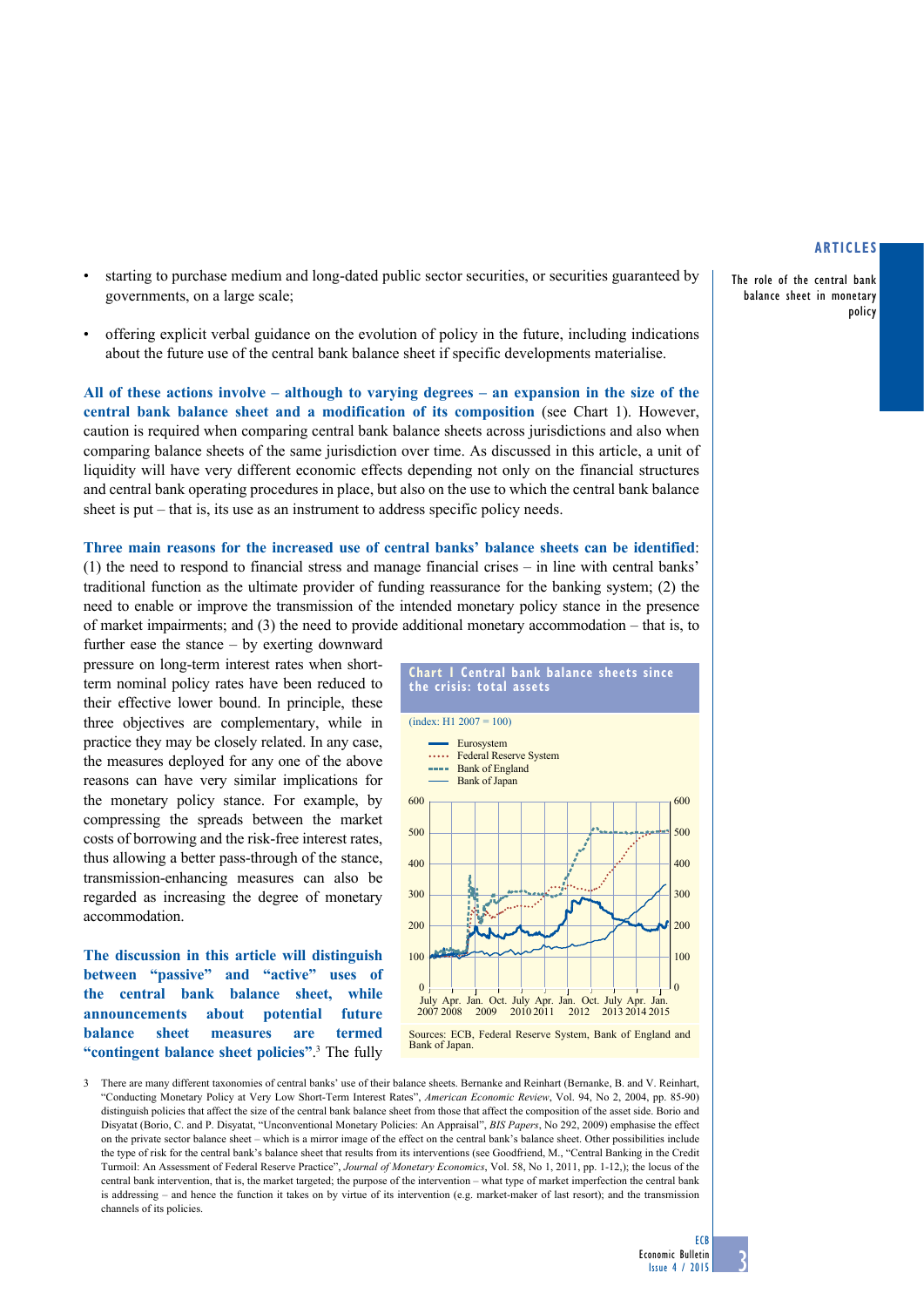elastic supply of central bank liquidity to its counterparties in response to heightened demand induced by financial stress is considered in this article to be a passive deployment of the central bank balance sheet. This categorisation seems apt, since, in such cases, the consequences for the balance sheet of the monetary authority depend solely on the demand for central bank credit on the part of its counterparties. Active balance sheet policies, on the other hand, involve central bank measures that deliberately attempt to steer economic conditions by influencing specific financial market prices. The article identifies two types of active policy. "Credit easing" measures are targeted interventions that aim to influence credit spreads by altering the composition of the central bank balance sheet in order to improve the transmission of the desired monetary policy stance; and large-scale asset purchases (often termed "quantitative easing") are intended to lower long-term interest rates, when short-term nominal interest rates are at their effective lower bound, by increasing the size of the balance sheet, with the ultimate aim of achieving a comprehensive easing of the monetary policy stance. Finally, contingent balance sheet policies consist in a commitment by the central bank to use its balance sheet in certain ways, if specific circumstances materialise.

# **2.2 Passive central bank balance sheet policies: providing liquidity as the systemic provider of funding reassurance in response to financial stress**

**Financial stress leads to increased demand for liquidity, which the central bank accommodates in an attempt to arrest the potentially disruptive deleveraging process that would otherwise ensue.** In periods of systemic stress private financial intermediation becomes dysfunctional. In particular, the ability of the interbank market to efficiently (re)distribute central bank funds across counterparties diminishes or even breaks down completely owing to market fragmentation and precautionary "hoarding" of liquidity. In such cases, the central bank may need to provide reserves in excess of the "regular" liquidity needs arising from "autonomous factors" (e.g. demand for banknotes) and, if applicable, from reserve requirements, for two main purposes: first, to stabilise the banking system in accordance with the traditional role of central banks as the ultimate provider of funding reassurance; and, second, to prevent an increase in short-term interest rates above levels consistent with the desired monetary policy stance.

**Many central banks implemented such policies as part of their response to the 2007-08 financial crisis, particularly during the financial turmoil following the collapse of Lehman Brothers in September 2008**. To alleviate severe tensions in the interbank money market, central banks engaged in a number of operations as the ultimate provider of funding reassurance, providing liquidity to their respective banking sectors. This type of central bank intervention was aimed at reducing interbank market spreads, but also helped to improve overall market functioning and to restore confidence in the economy. In fact, by stabilising short-term interest rates around the level of the operational target, an unwarranted tightening of the monetary policy stance was prevented.4

**The central bank may also make longer-term liquidity available in order to provide funding reassurance to the banking system**. Financial stress may affect not only the market for central bank reserves – the overnight market – but also term funding markets, including term money markets and the market for unsecured bank bonds. In response to such dislocations, central banks extended the maturity of their liquidity interventions beyond "conventional" horizons. The availability of longerterm liquidity provides counterparties with the funding to match the maturity of some of their assets

<sup>4</sup> Foreign currency swap lines between central banks – which increase the size of the central bank balance sheet as well – should also be seen in the context of funding reassurance: by making foreign currency liquidity available to their banking systems, central banks relieve funding pressures, in this case for foreign currency-denominated assets.

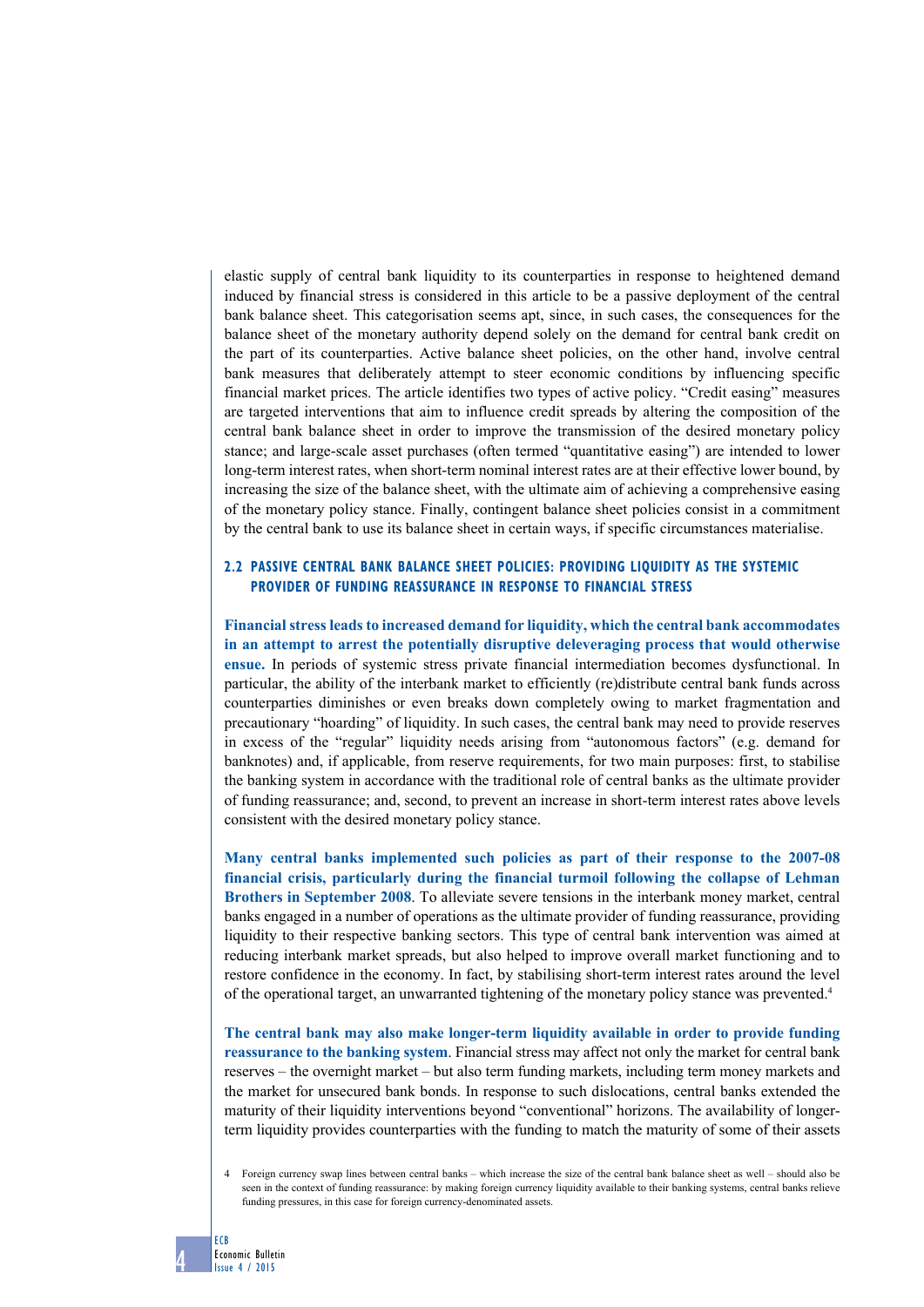The role of the central bank balance sheet in monetary policy

(offering funding reassurance). It thus insures banks against duration and rollover risk and thereby halts too rapid deleveraging. As a result, confidence effects in financial markets may be amplified. In addition, there may be important signalling effects, as this measure demonstrates the central bank's determination to act as a liquidity backstop and ensure "normal" conditions in the markets for term funding as well. The provision of funding reassurance to the central bank's counterparties may be complemented by modifying other modalities of liquidity provision, for example, broadening the pool of eligible collateral. The ECB also switched its liquidity-providing operations to fixed rate full allotment tenders, which will remain in place until at least December 2016.

**The provision of term funding combines liquidity support and credit easing**. By providing longer-term liquidity, the central bank influences conditions in the markets for term funding. Compared with the situation that would have prevailed if no policy interventions had been conducted, this lowers bank funding costs and credit spreads and is translated into looser financing conditions for final borrowers in the economy – safeguarding the transmission of the desired monetary policy stance. Therefore, this aspect of liquidity provision also has a credit easing dimension.

**Accommodating the banking system's increased demand for liquidity and providing term funding will result in a larger central bank balance sheet**. When financial stress increases counterparties' demand for reserves, the central bank has to accommodate this demand or forfeit the achievement of its operational target, which would blur the signal of its monetary policy stance. Stresses in funding markets, in turn, may interfere with the transmission of the intended stance. In both cases, the necessary increased provision of liquidity by the central bank increases the size of its assets: the monetary authority "takes intermediation onto its own balance sheet".5

**The limited scope of liquidity support interventions may necessitate more active deployment of the central bank balance sheet**. The overall efficacy of liquidity assistance policies is entirely dependent on counterparties' decisions regarding whether and how much to borrow. While they may be sufficient to maintain market functioning and prevent financial dislocations from generating spillovers to the economy, they afford the central bank only limited control over broad monetary conditions. In particular, they may ultimately be insufficient to prevent bank deleveraging and the resulting drag on the economy stemming from restrictive credit conditions. In such cases, the central bank may need to take more active control of its balance sheet. Many major central banks – including the ECB – have made the transition from passive to active balance sheet policies in the course of the last few years, albeit at different speeds, as economic conditions necessitated increasingly tight control over the balance sheet in order to effectively steer the monetary policy stance.

## **2.3 From passive to active central bank balance sheet policies: credit easing**

**In certain cases, providing liquidity elastically to the banking system may not be sufficient to remedy dysfunctional private financial intermediation.** Liquidity provision by the central bank, however ample, is usually available only to a subset of market participants (namely the central bank's counterparties); and even these participants may be reluctant to part with their liquidity to enter impaired markets in times of heightened risk aversion. Under such circumstances, direct central bank interventions may become necessary to improve the functioning of markets or market segments deemed crucial for the financing of the real economy.

5 The asset-side counterpart of the newly created reserves on the liability side is the credit granted to the central bank's counterparties (if monetary policy is implemented through repo operations, for example) or securities held (if monetary policy is implemented through outright purchases and sales of government securities on the open market, for example).

**ECB**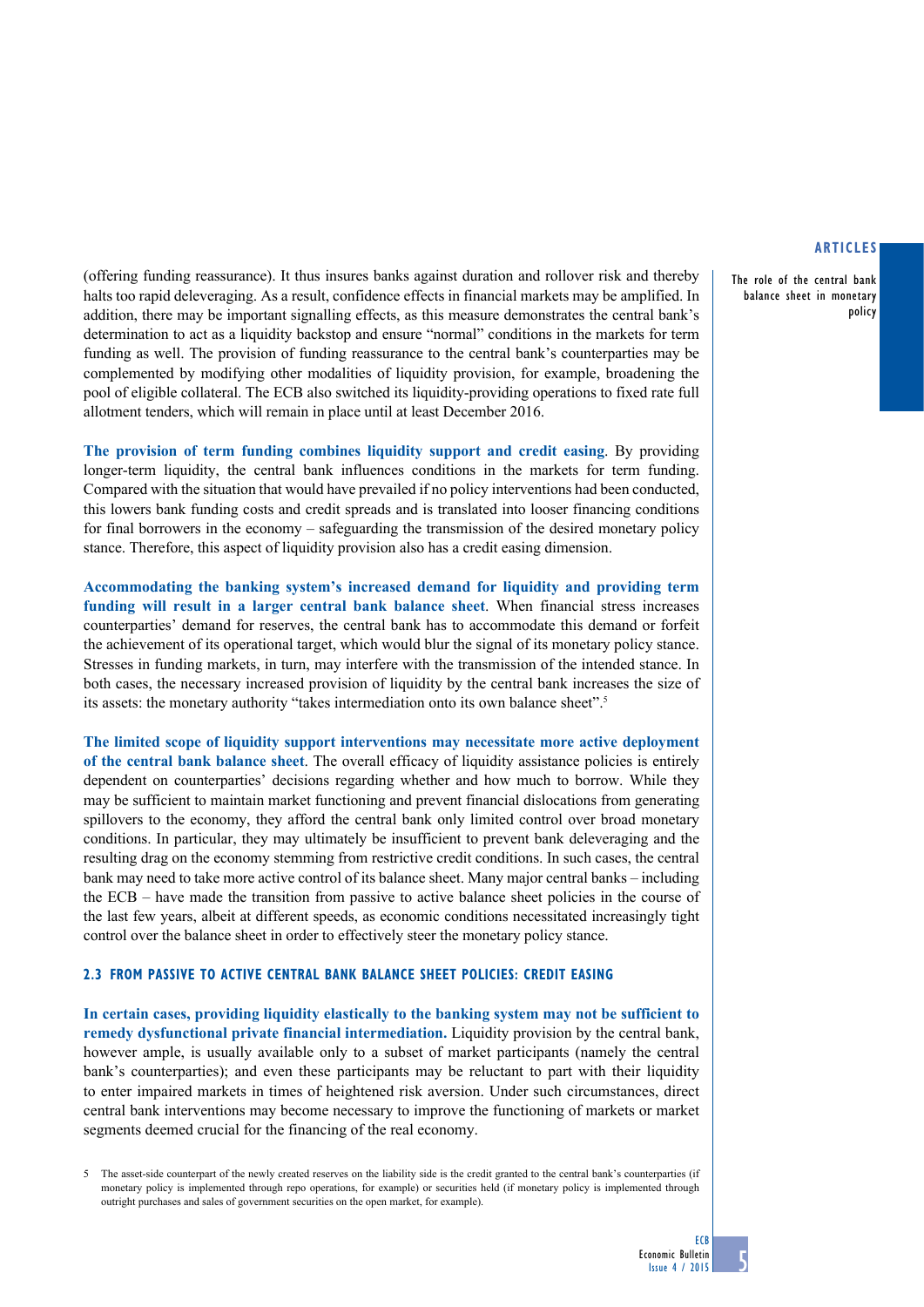**Under credit easing policies, the central bank may take a more active stance on determining the composition of the assets on its balance sheet, with a view to influencing market spreads that particularly impede transmission**. In the case of central bank interventions targeted at credit easing, it is the composition of the balance sheet's asset side that is of primary importance, in the sense that the assets on the balance sheet reflect the monetary authority's intention to ease conditions in specific markets.<sup>6</sup> To do so, the monetary authority makes more active use of its balance sheet to improve upon or substitute for private financial intermediation, as well as to enable or enhance the transmission of the intended degree of accommodation. In this regard, credit easing policies are mainly aimed at improving financing conditions for the non-financial private sector. They achieve this by altering market spreads paid by certain borrowers and in certain markets, thus facilitating the transmission of the intended monetary policy stance in the presence of impairments to market functioning.

**Credit easing spans a diverse set of central bank interventions**. The measures taken by the central bank will depend on the specific characteristics of the impairment and the idiosyncrasies of the markets targeted, as well as more broadly on the financial structure of the economy and the set of tools available to the central bank. Credit easing measures may therefore include the provision of liquidity to financial market participants outside the usual set of central bank counterparties; the provision of liquidity – or collateral – against securities not normally accepted for use in monetary policy operations;7 and outright purchases of assets. Thus, depending on the circumstances, credit easing interventions may, as noted above, have a great deal in common with passive liquidity support operations; $<sup>8</sup>$  or may be more active, in the sense that the central bank itself calibrates the</sup> composition and possibly also the size of its assets.

**Targeted lending operations, such as those launched by the Bank of England and the ECB, also constitute credit easing measures, but have much in common with term funding interventions**. The Bank of England in July 2012, and the ECB in September 2014, launched targeted schemes aimed at boosting bank lending to the non-financial private sector in order to enhance the transmission of monetary policy.<sup>9</sup> Such targeted lending operations differ from the measures already discussed insofar as they contain explicit incentives for banks to extend credit, by linking the terms of the provision of long-term funding to their lending performance. In substance, targeted lending operations are credit easing measures in that they aim to lower borrowing costs for the real economy and thus strengthen transmission – in this case by easing funding conditions for banks. At the same time, targeted lending measures have a great deal in common with passive term funding interventions – notably, the provision of central bank credit for a lengthy period of time and the dependence of lending volumes in these operations on counterparty demand.

# **It is neither necessary nor sufficient for short-term nominal interest rates to have reached their lower bound in order for credit easing to have beneficial effects for the economy**. Rather,

- 6 In the case of "pure credit easing", the central bank finances the acquisition of the assets in question through sales of other assets, changing the composition of the asset side of the balance sheet but leaving its size unaffected. The most prominent example of a pure credit easing policy is probably the Federal Reserve System's Maturity Extension Program, in which longer-term Treasury securities were purchased in exchange for short-term ones.
- In such cases, central banks are sometimes said to have acted as "market-makers of last resort" (see, for example, Tucker, P., "The repertoire of official sector interventions in the financial system: last resort lending, market-making, and capital", speech at the Bank of Japan 2009 International Conference, "Financial System and Monetary Policy: Implementation", May 2009).
- One way to demarcate credit easing interventions from liquidity support operations is that the former involve direct interventions in "unconventional" market segments – that is, transactions which, by virtue of the counterparty or asset class involved, are outside the usual modus operandi of the central bank – while the latter are confined to the central bank's usual counterparties.
- 9 For more details, see Churm, R., A. Radia, J. Leake, S. Srinivasan and R. Whisker, "The Funding for Lending Scheme", *Bank of England Quarterly Bulletin*, Q4 2012; and the box entitled "The targeted longer-term refinancing operation of September 2014", *ECB Monthly Bulletin*, October 2014.

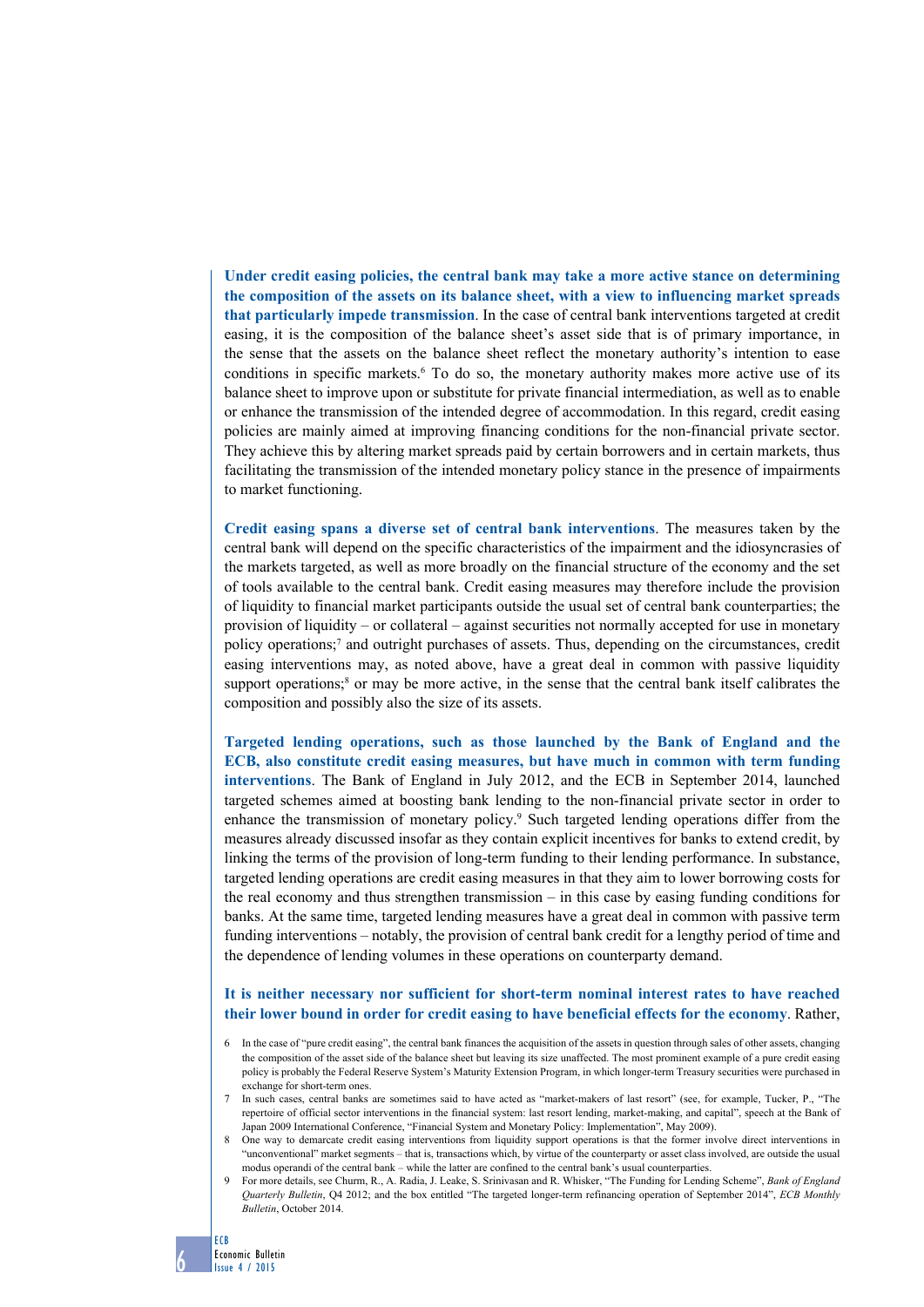The role of the central bank balance sheet in monetary policy

the usefulness of such policies depends on how important the targeted markets are for non-financial private sector financing conditions, as well as the degree of their impairment. For example, in response to credit market dislocations, the US Federal Reserve System established several facilities that extended temporary liquidity to key market segments (see "term lending facilities" in Chart  $2$ ).<sup>10</sup> These facilities made a substantial contribution to restoring market functioning while short-term nominal interest rates were well above their lower bound, as evidenced, for example, by the rapid decline in spreads in the commercial paper market following the Federal Reserve System's interventions under the Commercial Paper Funding Facility (see Chart 3). However, the positive effects of credit easing interventions for the economy are likely to be even greater when short-term nominal interest rates have reached their lower bound.<sup>11</sup>

**The transmission of credit easing policies relies on direct pass-through and, if accompanied by substantial liquidity creation, portfolio rebalancing effects**. Credit easing measures are targeted at market segments that are closely linked to private non-financial sector borrowing conditions. This link may be direct – for example in the case of interventions that ease conditions



10 These facilities mostly consisted in the provision of term liquidity through collateralised lending to Federal Reserve System counterparties or other market participants. Thus, they constitute "hybrid" interventions that straddle term funding and credit easing.

Facility (TALF).

11 See Curdia, V. and M. Woodford, "The Central-Bank Balance Sheet as an Instrument of Monetary Policy", *Journal of Monetary Economics*, Vol. 58, No 1 , 2011, pp. 54-79; and Gertler, M. and P. Karadi, "A Model of Unconventional Monetary Policy", *Journal of Monetary Economics*, Vol. 58, No 1, 2011, pp. 17-34.

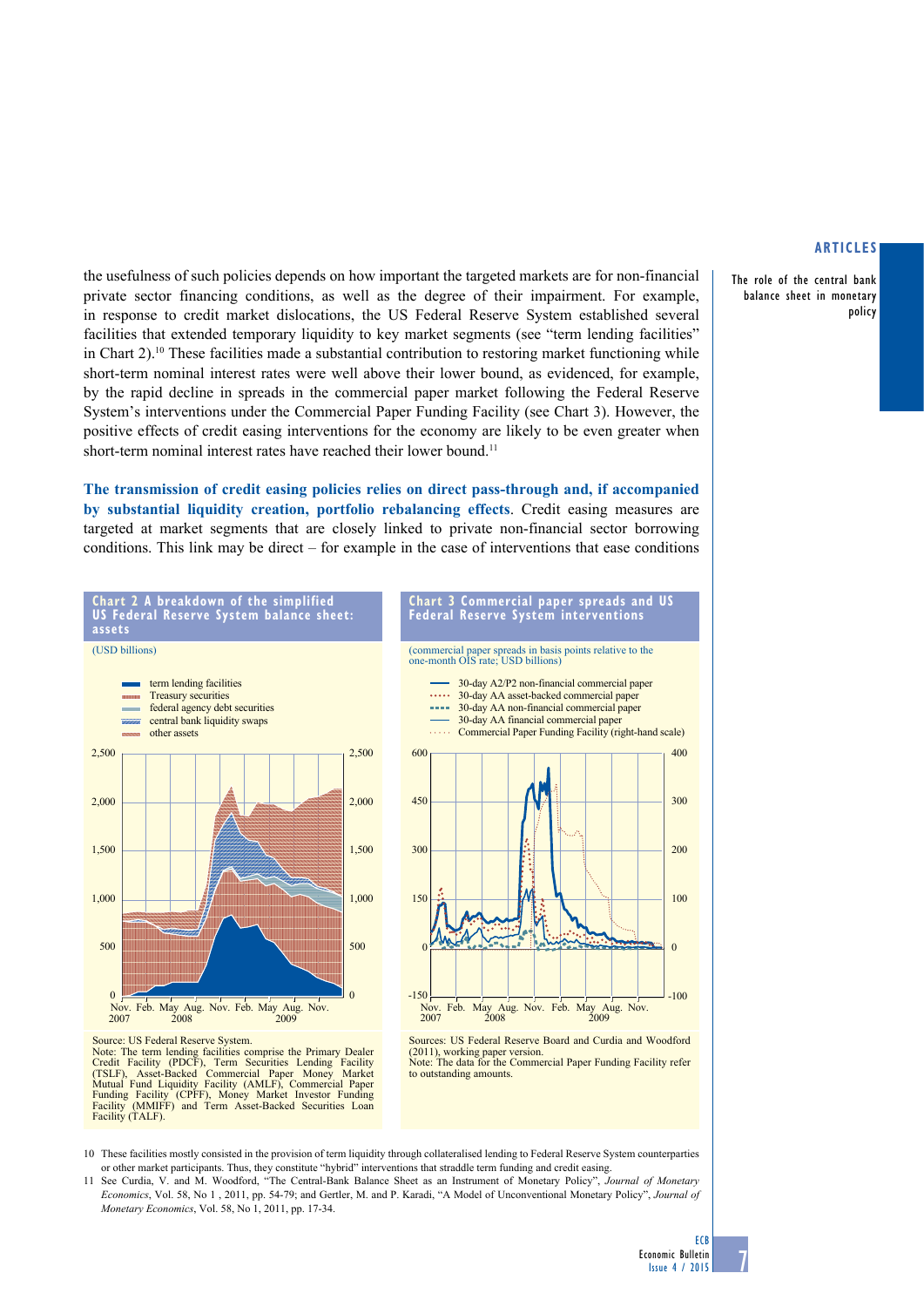in commercial paper markets – or indirect, where the central bank's action influences market prices of assets that, in turn, affect the price applied to the underlying credit – as in the case of interventions in markets for products securitised on loans to households or companies. Prominent examples of the latter are the Federal Reserve System's purchases of mortgage-backed securities (MBS), and the ECB's purchases of ABS and covered bonds. As the prices of such assets are bid up, banks respond to the market incentives by creating more saleable securities, and thus more loans to collateralise them, thereby expanding the volume and lowering the price of credit for final borrowers. Furthermore, as these interventions were financed through the creation of central bank reserves, the liquidity generated resulted in positive spillovers into other markets and securities – such portfolio rebalancing effects are discussed in more detail in the next section.

**Credit easing may thus also have a "quantitative" impact on the central bank balance sheet, making it difficult in practice to draw a sharp distinction between credit easing measures and "quantitative" policies**, as the former have tended to be financed by the creation of central bank reserves (e.g. the purchases of MBS in the United States, and the targeted longer-term refinancing operations (TLTROs), the ABS purchase programme and the third covered bond purchase programme in the euro area). Indeed, unsterilised credit easing interventions, if conducted on a sufficiently large scale, can have significant macroeconomic effects. For example, while the US Federal Reserve System's purchases of MBS provided a catalyst for a drastic fall in spreads and a restoration of market functioning, their ultimate consequence was the stabilisation of the US housing market – with the concomitant macroeconomic benefits.<sup>12</sup>

# **2.4 Active balance sheet policies: large-scale asset purchases with short-term nominal interest rates at their lower bound**

**With short-term nominal interest rates at their lower bound, central banks have embarked on large-scale asset purchases to ease the monetary policy stance further**. While credit easing policies also ease the monetary policy stance, simply easing conditions in particular markets may not suffice to achieve the degree of accommodation necessary for the central bank to fulfil its mandate. Rather, this may require a tool which, by design, will reliably deliver a broad easing of financial conditions. To achieve this objective, central banks have used large-scale asset purchases. They are thought to affect financial market prices via two main avenues:13 the portfolio balance channel, as the liquidity generated through the asset purchases is used by investors to reallocate their portfolios, thus resulting in spillovers that affect prices in a multitude of market segments not addressed by central bank interventions; and the signalling channel, whereby the expansion in the size of the balance sheet is also a signal for the path of the policy rate in the future and hence for the future monetary policy stance. Through this channel, expectations of a looser monetary policy stance in the future will ease the current stance.

**The portfolio balance channel relies on imperfect substitutability of assets in private sector portfolios**. In the presence of segmentation between different markets, for example, owing to imperfect substitutability of assets and limitations on arbitrage, changes in the net supply of a security in the market will affect the price of that asset as well as, potentially, the price of broadly similar instruments. For example, investors in government bonds may confine themselves to

ECB

<sup>12</sup> See, for example, Krishnamurthy, A. and A. Vissing-Jorgensen, "The Effects of Quantitative Easing on Interest Rates: Channels and Implications for Policy", *Brookings Papers on Economic Activity*, autumn 2011, pp. 215–287; and Walentin, K., "Business Cycle Implications of Mortgage Spreads", *Journal of Monetary Economics*, Vol. 67, 2014, pp. 62-77.

<sup>13</sup> This article only discusses the transmission of large-scale asset purchases to financial market prices. For a review of the transmission from asset prices to spending, see, for example, Bowdler, C. and A. Radia, "Unconventional Monetary Policy: the Assessment", *Oxford Review of Economic Policy*, Vol. 28, No 4, 2012, pp. 603-621.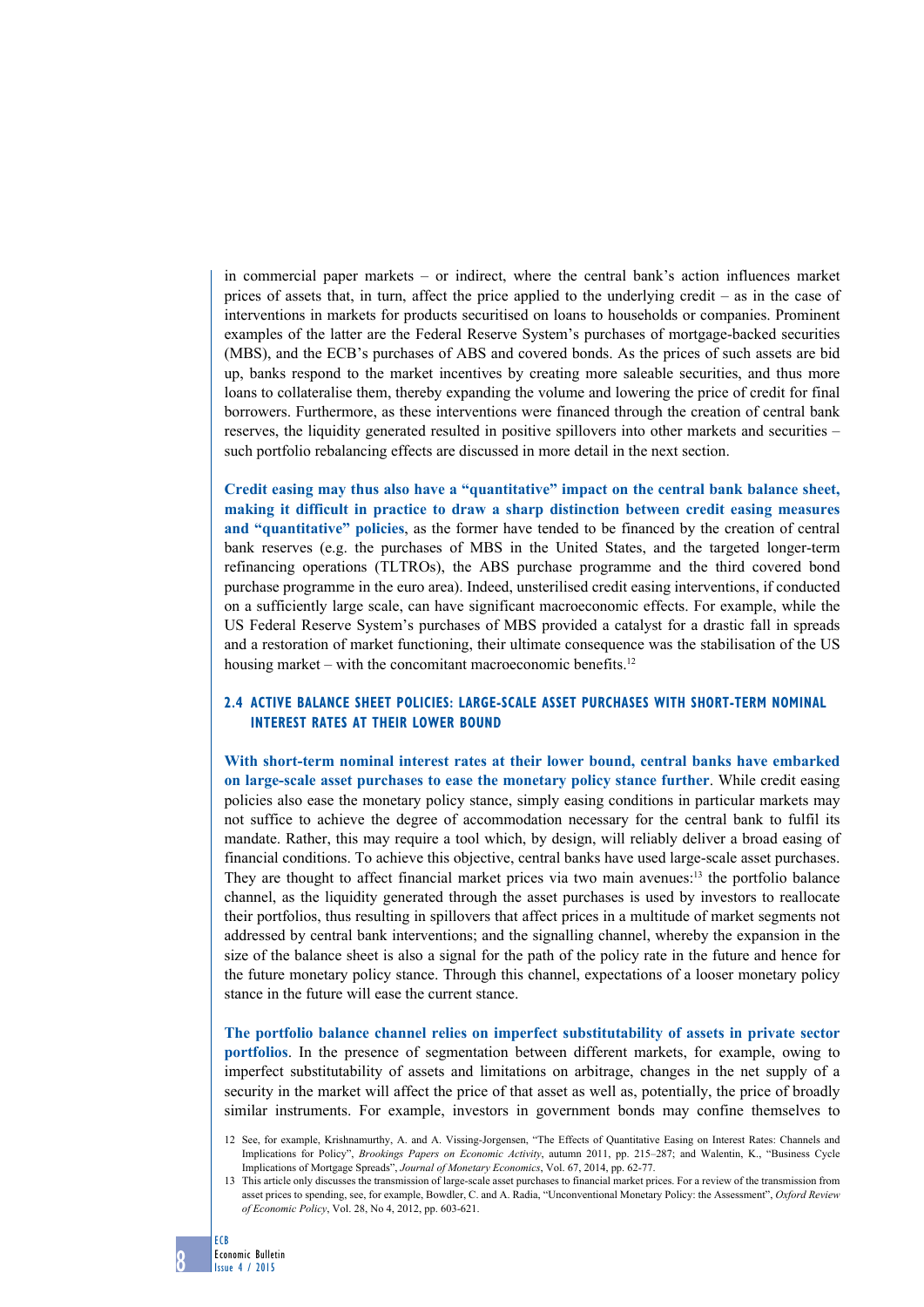The role of the central bank balance sheet in monetary policy

particular segments of the yield curve for institutional or other reasons. Central bank purchases that create a relative shortage of, for example, long-term bonds, will increase prices and lower yields. In addition, investors will seek to rebalance their portfolios away from "cash" (central bank reserves) and into riskier assets. To induce this investor response, the risk characteristics (i.e. the liquidity, duration or credit risk characteristics) of the assets purchased by the monetary authority must differ sufficiently from those of central bank reserves. For example, central bank purchases of riskless, liquid government securities against reserves can only be effective if they take duration risk out of investor portfolios – necessitating purchases of government debt with a long residual maturity. In this way, an expansion of the central bank's balance sheet may provide additional accommodation through lower long-term yields and higher prices for a wide variety of assets, resulting in looser financial conditions.

**The portfolio balance channel is a function of the size of central bank interventions**. In principle, the portfolio balance channel is not tied to purchases of specific classes of assets. Rather, it emphasises the importance of quantities of securities for the pricing of assets.<sup>14</sup> This is because, in contrast to targeted central bank interventions, which have an immediate impact on credit conditions owing to the direct pass-through effect discussed above, the portfolio balance channel is less direct: it requires a spillover process whereby newly generated liquidity is passed from one market to another before it influences prices that are closely linked to broad credit conditions. Therefore, achieving meaningful macroeconomic effects – easing the monetary policy stance – requires substantial "scaling" of purchases.

**This in part explains the size of some asset purchase programmes, as well as the primary asset of choice for such programmes: government securities**. Government bond markets, in addition to their key role in the pricing of a vast array of assets in the economy, are generally sufficiently large for central banks to be able to purchase the volumes necessary to generate a broad easing of financial conditions. For instance, the US Federal Reserve System, the Bank of Japan and the Bank of England held between 22% and 30% of total outstanding debt securities of their respective sovereigns at the height of their purchase programmes (see Chart 4). In this context, therefore, the size of the asset side of the central bank balance sheet becomes a proxy for the "intensity of employment" of the portfolio balance channel and the resulting broad-based easing of financial conditions.

**Asset purchases may also enable a central bank to send a signal about the future stance of monetary policy**. It may wish to do so either

#### **Chart 4 Central bank holdings of government debt securities**



Sources: United States: Federal Reserve System, US Treasury; United Kingdom: Bank of England, Debt Management Office; Japan: Bank of Japan, Ministry of Finance. Notes: The figures refer to government debt securities with a

minimum maturity of 12 months. The reference dates are the last quarters of actual purchases (Q3 2013 for the Bank of England, Q3 2014 for the Federal Reserve System and Q4 2014 for the Bank of Japan).

14 See, for example, Bauer, M. and G. Rudebusch, "The Signalling Channel for Federal Reserve Bond Purchases", *International Journal of Central Banking*, Vol. 10, September 2014, pp. 233-289.

**ECB**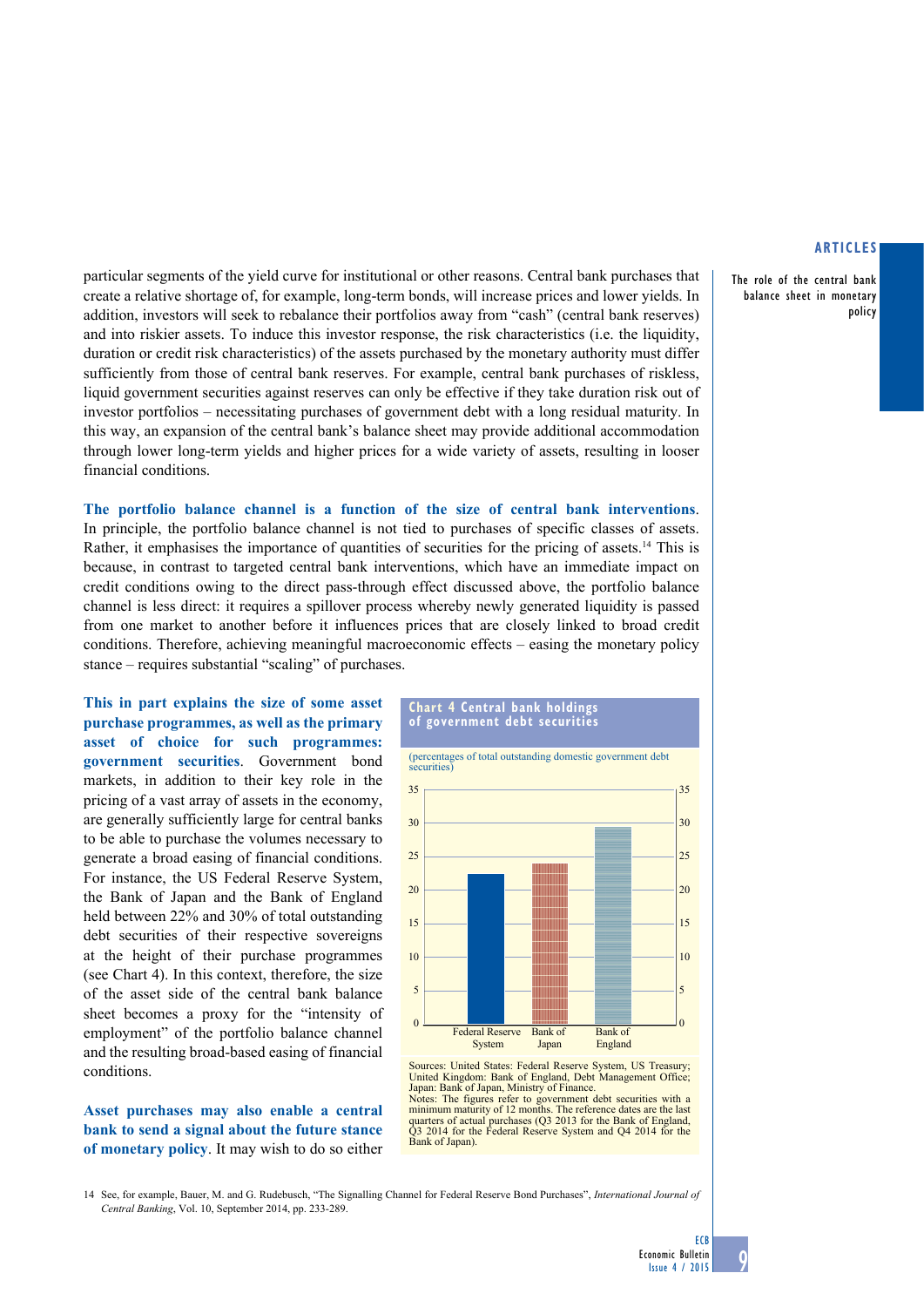to provide additional stimulus or to better align market expectations with its intended monetary policy stance. In particular, the central bank may wish to indicate that it will keep interest rates low in the future to highlight its commitment to its mandate. Large-scale purchases of securities, such as long-term government bonds, in exchange for central bank reserves, replace long-duration assets in the portfolios of economic agents with liquidity. This may convince markets that the liquidity expansion will be long lasting, which, in turn, would influence the market pricing of term contracts. Put differently, withdrawing the large amounts of liquidity generated through the asset purchases in a short period of time may have adverse consequences for money market functioning and financial stability, making the central bank reluctant to be seen to reverse its course. By "putting its money where its mouth is", the central bank underscores its commitment to achieving its goal. In this sense, the commitment to use the balance sheet can also be seen as buttressing the forward guidance on key policy rates that some central banks have provided.15

**Successful signalling through the balance sheet involves both a size and a time dimension**. Using the balance sheet to demonstrate commitment is only effective when a reversal of course would be sufficiently costly. Thus, a larger balance sheet can be a proxy for the cost to the central bank of reneging on its commitment to keep policy rates low. However, since signalling revolves around the future actions of the central bank, size is not the only way to state commitment – the time dimension is also important. The intentions of the central bank can thus also be signalled via (1) the maturity of liquidity-providing operations (e.g. the ECB's three-year longer-term refinancing operations); (2) the residual maturity of the assets purchased – since the longer duration of the bond portfolio implies a higher interest rate risk and therefore a potentially higher cost of reneging on its commitment to low policy rates; and (3) the length of the period during which operations or certain operational modalities are maintained (for example, the ECB's current commitment to make liquidity available via fixed rate full allotment tenders until December 2016). In short, signalling involves information about both the current and future uses of the balance sheet. For example, the US Federal Reserve System has focused on changing " … market participants['] … expectations concerning the entire path of the Federal Reserve System's holdings of longer-term securities".16

## **2.5 Contingent balance sheet policies**

**The central bank may also commit to deploy its balance sheet if specific circumstances materialise**. Such contingent use of the balance sheet is effectively a signalling mechanism. A prominent example of a contingent balance sheet policy is the ECB's Outright Monetary Transactions (OMTs). In the case of the OMTs, the ECB committed to intervene in government bond markets to address distortions arising from the presence of unwarranted redenomination risks in order to strengthen the transmission mechanism.17 More broadly, however, contingent balance sheet policies have been employed by central banks to provide information about the duration of purchase programmes that are subject to conditionality. Two prominent examples of this latter use of contingent balance sheet communication are the so-called LSAP-3 announcement by the Federal Reserve System in September 2012 and the ECB communication which clarified that, under its expanded asset purchase programme, "[p]urchases are intended to run until the end of

15 Indeed, mainstream asset pricing theory suggests that central bank asset purchases are ineffective when interest rates are at the lower bound, and only forward guidance can provide monetary stimulus. See Eggertson, G. and M. Woodford, "The Zero Bound on Interest Rates and Optimal Monetary Policy", *Brookings Papers on Economic Activity*, Vol. 34, No 1, 2003, pp. 139-211.

16 Yellen, J., "Challenges Confronting Monetary Policy", speech at the 2013 National Association for Business Economics Policy Conference, Washington DC, 4 March 2013.

17 In monetary policy frameworks that involve at least some active management of the exchange rate, central bank pledges to intervene in foreign exchange markets may also constitute contingent balance sheet policies. The commitment is to buy or sell foreign currency; the contingency is usually related to the value of the domestic currency reaching certain levels in foreign exchange markets.

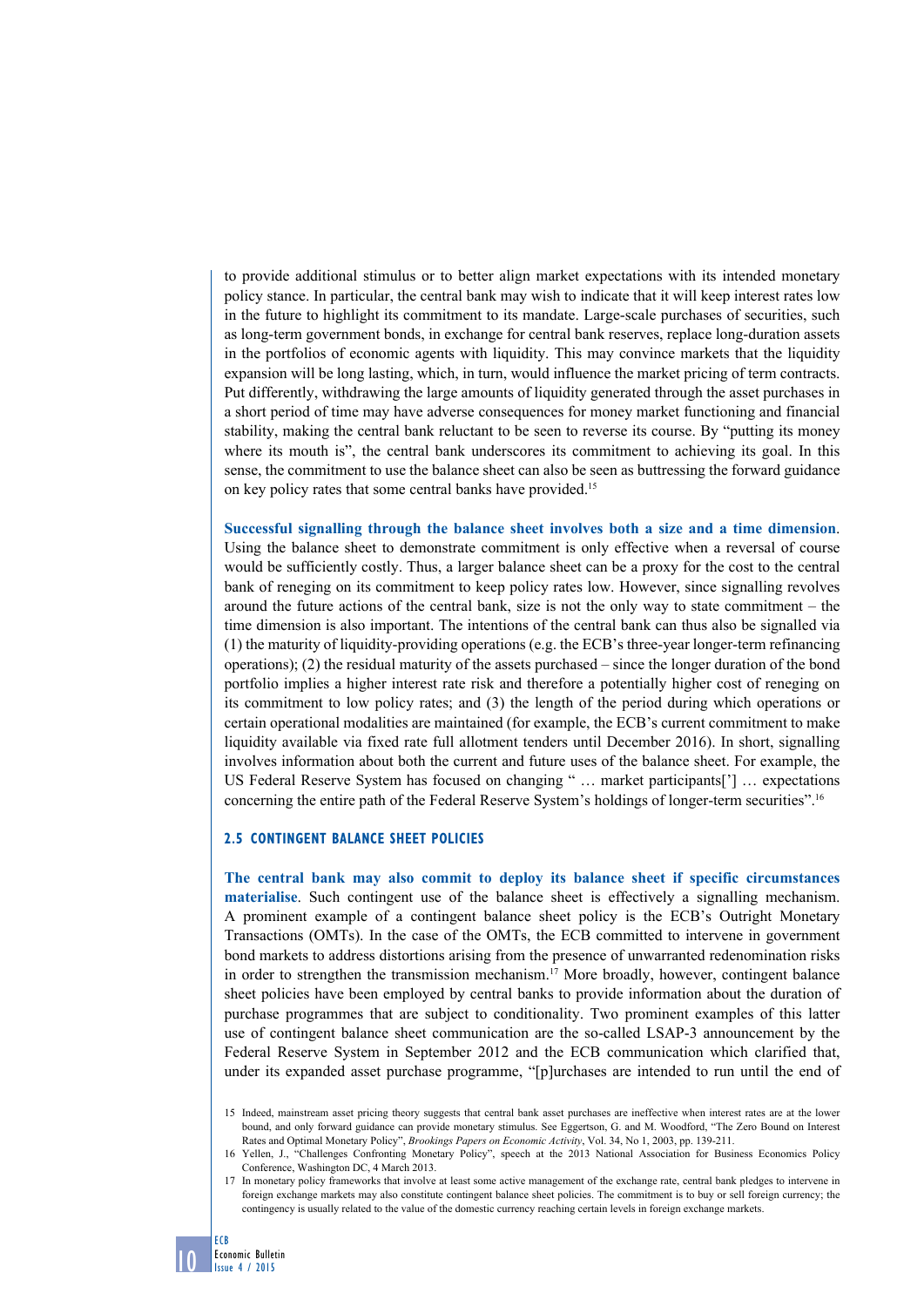The role of the central bank balance sheet in monetary policy

September 2016 and, in any case, until [the Governing Council] see[s] a sustained adjustment in the path of inflation that is consistent with [its] aim of achieving inflation rates below, but close to, 2% over the medium term". The contingency for triggering such a use of the central bank balance sheet is usually current and future macroeconomic conditions (for example, the inflation outlook) in relation to the central bank's goals.

# **3 The Eurosystem balance sheet**

**Since the start of the crisis the ECB has taken several unconventional measures that have altered both the size and composition of the Eurosystem balance sheet in pursuit of price stability.** Over the recent period the nature of these measures has changed and in part resembles the actions of other major central banks. The size and composition of the Eurosystem balance sheet has evolved over time on the basis of the policy purpose and the types of instrument used.

**In the initial stages of the crisis monetary policy focused on maintaining very short-term interest rates in line with the intended monetary policy stance through liquidity support measures.** With the outbreak of the tensions in money markets, the ECB provided substantial liquidity support to the euro area banking system. In line with the classical notion of the central bank's role as the ultimate provider of funding reassurance, the short-term liquidity support aimed to prevent disruption to money market activity from spreading further and creating the conditions for a generalised banking panic and a phase of disorderly deleveraging. Ultimately, this was to ensure an efficient transmission of changes in money market conditions to other financial variables (reflecting the predominantly bank-based financing structure of the euro area economy), and, hence, to the real economy and to inflation.

**Such measures included liquidity-providing operations of various maturities and the use of fixed rate full allotment tenders in refinancing operations**. The ECB increased both the size and parameters of its liquidity-providing operations, particularly after the intensification of the crisis following the default of Lehman Brothers in September 2008. Most notably, the ECB started to provide unlimited funding to banks, conducting its refinancing operations as fixed rate full allotment tenders, which satisfies fully banks' demand for central bank liquidity against adequate collateral.<sup>18</sup> Reflecting the increased demand for liquidity and the full allotment procedure that increased the intermediation role of the Eurosystem, there was a gradual, passive increase in the Eurosystem balance sheet (see the box).

**During the ensuing crisis the ECB had recourse to a set of primarily bank-based measures to enhance the flow of credit.** To counter tensions in specific public and private sector debt markets, which were hampering the transmission of monetary policy, a number of measures were taken with a more targeted focus to support financial conditions and market functioning in those markets. The aim was primarily to enhance the transmission of a given stance of monetary policy, as reflected in the policy interest rates and very short-term money market rates, through recourse to a set of measures that supported credit provision to the real economy. These measures comprised funding operations with a very long duration, as well as more active use of the Eurosystem balance sheet to target specific public and private sector market segments.

18 Note that the ECB modified its collateral framework several times to ensure adequate access of counterparties to its funding facilities. Moreover, in order to address euro area banks' need to fund their foreign currency-denominated assets, the Eurosystem provided liquidity in foreign currencies, most notably in US dollars.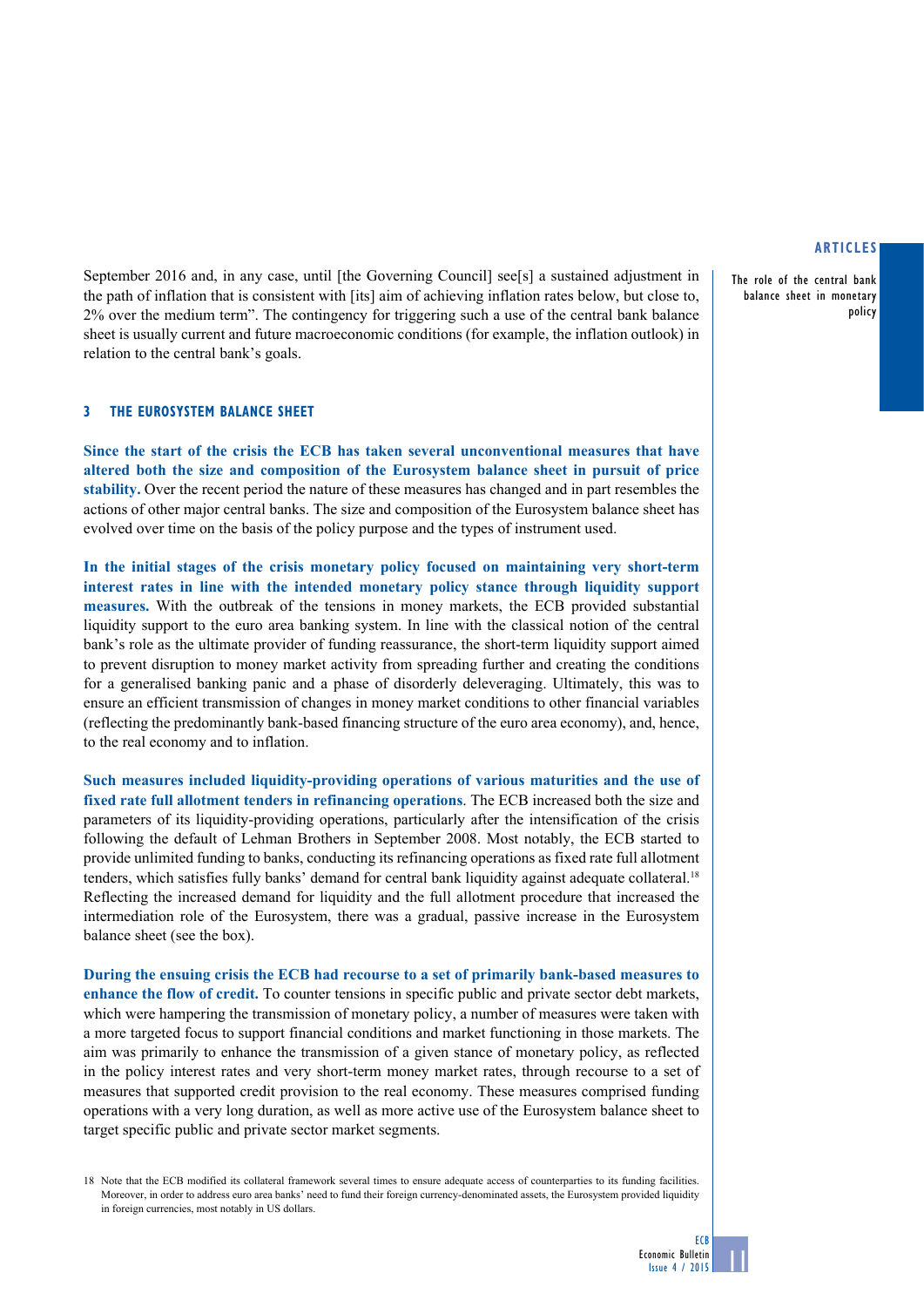**Three-year longer-term refinancing operations (LTROs) were introduced to provide funding reassurance**. 19 The two LTROs conducted in December 2011 and February 2012 provided funding reassurance for banks for a significant period of time when refinancing via the usual bank funding sources was potentially impaired. While in principle a liquidity support measure, it succeeded in halting excessively rapid rates of deleveraging and thus supported the provision of credit to the real economy. With banks' participation amounting to  $\epsilon$  521 billion in net terms, the balance sheet of the Eurosystem increased significantly and the maturity of its assets lengthened (see the box).

**The ECB also undertook outright purchases targeting malfunctioning market segments that impaired the transmission of monetary policy, making more active use of its balance sheet**. Given the importance of covered bonds as a major source of funding for banks in many parts of the euro area to refinance loans to the public and private sectors, in June 2009 the ECB started to purchase euro-denominated covered bonds under two covered bond purchase programmes (CBPP1 and CBPP2). Similarly, when tensions arose in euro area government bond markets, which play an important role in the pricing of other financial assets and loans to the real economy, thereby hampering the transmission of the ECB's monetary policy stance, the ECB purchased government bonds in the context of the Securities Markets Programme (SMP).20 Accumulated SMP purchases at their height amounted to  $E220$  billion, while the size of CBPP1 and CBPP2 reached  $E60$  billion and  $\epsilon$ 16 billion respectively.

**Moreover, in August 2012 the ECB announced its intention to purchase government bonds in secondary markets if certain conditions were met – a contingent balance sheet policy**. It could address severe distortions in these markets, originating in particular from fears of the reversibility of the euro, through OMTs.21 This programme commits the ECB to using the Eurosystem balance sheet to overcome this distortion, provided certain conditions are fulfilled.<sup>22</sup>

- 19 Among the relevant empirical studies are Peersman, G., "Macroeconomic effects of unconventional monetary policy in the euro area", *ECB Working Paper Series*, No 1397, 2011; Lenza, M., H. Pill and L. Reichlin, "Monetary Policy in Exceptional Times", *Economic Policy*, Vol. 25, pp. 295-339; and Gambacorta, L., B. Hofmann and G. Peersman, "The Effectiveness of Unconventional Monetary Policy at the Zero Lower Bound: A Cross-Country Analysis", *Journal of Money, Credit and Banking*, 46(4), pp. 615-642.
- 20 The targeted nature of the measure (that aimed to repair impaired monetary policy transmission rather than to alter the existing stance of monetary policy) was underlined by the full sterilisation of the SMP liquidity injected.
- 21 For further details, see the press release on the technical features of Outright Monetary Transactions published by the ECB on 6 September 2012.
- 22 The ECB has also provided forward guidance since July 2013, as discussed in the article entitled "The ECB's forward guidance", *Monthly Bulletin*, ECB, April 2014.

### **BOX**

12

ECB

Economic Bulletin Issue 4 / 2015

### **RECENT DEVELOPMENTS IN THE EUROSYSTEM BALANCE SHEET**

**The size and composition of the Eurosystem balance sheet has changed significantly over recent years as a result of unconventional monetary policy operations.** This box provides information on developments in the Eurosystem balance sheet observed since the latter half of 2011 from a market operations perspective.<sup>1</sup>

1 Information on prior developments in the Eurosystem balance sheet can be found, for example, in the article entitled "The ECB's non-standard measures – impact and phasing-out", *Monthly Bulletin*, ECB, July 2011; and the article entitled "Recent developments in the balance sheets of the Eurosystem, the Federal Reserve System and the Bank of Japan", *Monthly Bulletin*, ECB, October 2009.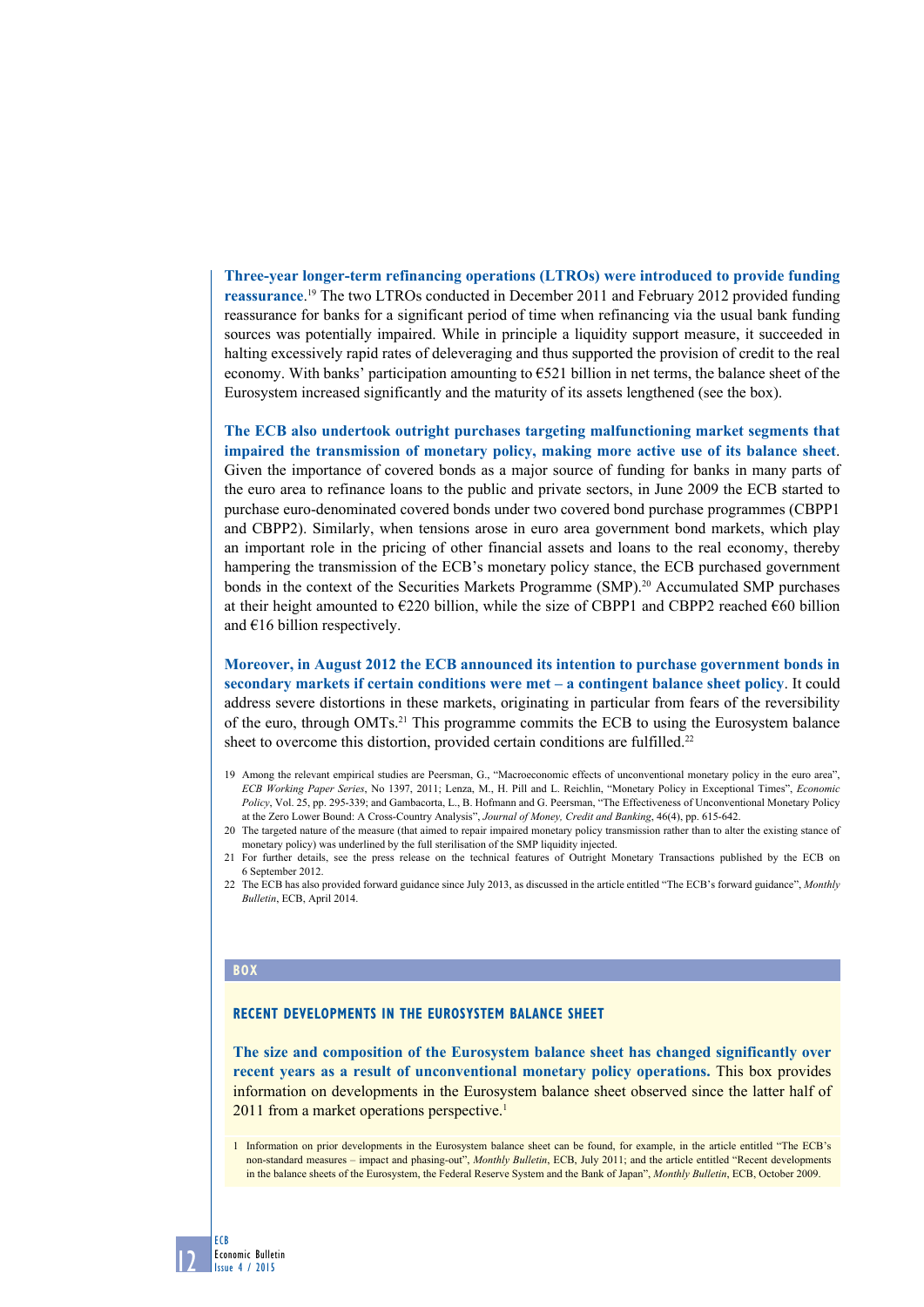The role of the central bank balance sheet in monetary policy

## **Developments on the asset side of the Eurosystem balance sheet**

**Monetary policy tools and investment portfolios are the main items on the asset side.**  Monetary policy tools include short and long-term repo operations, the marginal lending facility and outright purchase operations. Investment portfolios include domestic as well as foreign assets. The Eurosystem's investment portfolios are not used for the implementation of monetary policy, except the foreign reserves of the ECB, which are available for possible foreign exchange interventions. The Eurosystem's investment portfolios are subject to restrictions decided upon by the ECB, such as maximum size limits, in order to ensure that they do not interfere with the implementation of the single monetary policy. In addition, the Eurosystem has rules restricting foreign reserve transactions that are not carried out for policy purposes, in order to ensure consistency with the exchange rate and monetary policies.<sup>2</sup>

**Monetary policy tools have been the main drivers of the recent significant changes in the size and composition of the Eurosystem balance sheet**. In particular, as a result of the two three-year longer-term refinancing operations (LTROs) conducted in December 2011 and February 2012, the size of the balance sheet expanded significantly. From early 2013 to September 2014 the size of the balance sheet progressively declined, as a result of the option given to banks to repay the three-year LTROs on a weekly basis. The improvement in bank funding conditions reduced banks' need to hold liquidity buffers. Since September 2014 the size of the balance sheet has halted its decline and started to increase again, owing to the launch of the targeted longer-term refinancing operations (TLTROs) and the asset purchase programmes – i.e. the third covered bond purchase programme (CBPP3), the asset-backed securities purchase programme (ABSPP) and the public sector purchase programme (PSPP). Meanwhile, investment portfolios have been relatively stable, with some fluctuations in net foreign assets mainly owing to exchange rate effects.



2 See Article 31 of the Protocol on the Statute of the European System of Central banks and of the European Central Bank.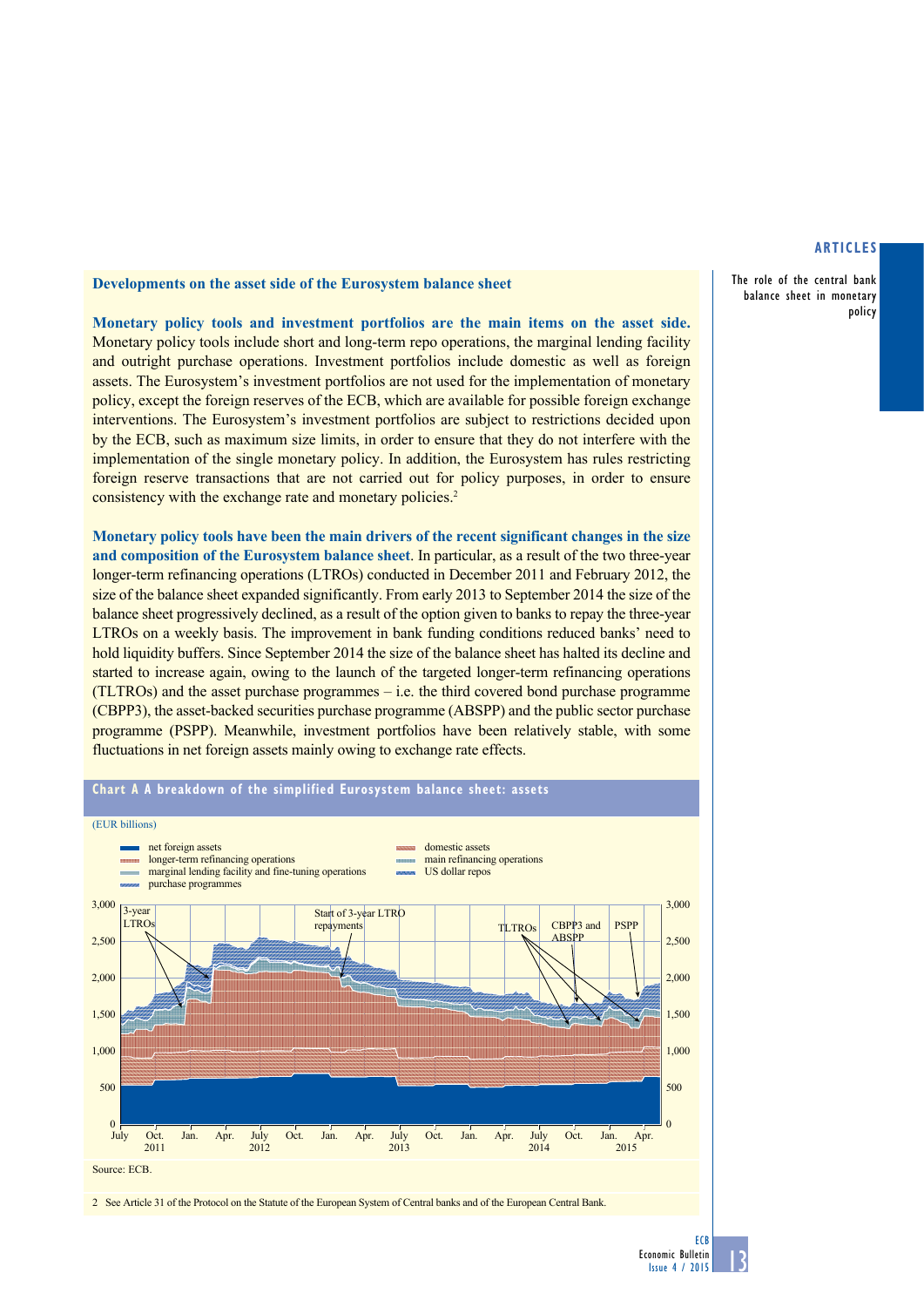**In order to operate monetary policy effectively and to alleviate collateral constraints on its eligible counterparties, the Eurosystem has altered and expanded its eligibility criteria for the assets it accepts as collateral for its credit operations**. 3 At the same time, it has continued to regularly review its risk control measures to ensure that its balance sheet continues to be protected. Such measures include requiring counterparties to submit adequate collateral, pricing the submitted collateral on a daily basis and applying appropriate collateral valuation haircuts and mark-downs.4

#### **Developments on the liability side of the Eurosystem balance sheet**

**On the liability side, monetary policy tools and autonomous factors are the two main items**. Monetary policy tools include the current accounts, the deposit facility and other liquidity-absorbing tools. The deposit facility increased substantially after the launch of the two three-year LTROs. The increase was driven by funding needs and precautionary liquidity demand by counterparties. After the ECB lowered the deposit facility rate to zero in July 2012, counterparties' liquidity holdings shifted in part from the deposit facility to the current accounts, because the remuneration of the deposit facility was identical to the remuneration of current account holdings over and above the minimum reserve requirements. As regards other liquidity-absorbing tools, the liquidity provided through the Securities Markets Programme (SMP) was fully sterilised through weekly liquidityabsorbing operations until June 2014, to leave central bank liquidity conditions unaffected by the SMP. The Eurosystem has foreign liabilities, as the US-dollar liquidity-providing operations have been implemented through swap arrangements with the US Federal Reserve System.



## **Chart b A breakdown of the simplified Eurosystem balance sheet: liabilities**

3 Detailed information can be found, for example, in the article entitled "The Eurosystem collateral framework throughout the crisis", *Monthly Bulletin*, ECB, July 2013.

4 See the Guideline of the ECB of 19 December 2014 on the implementation of the Eurosystem monetary policy framework (recast) (ECB/2014/60).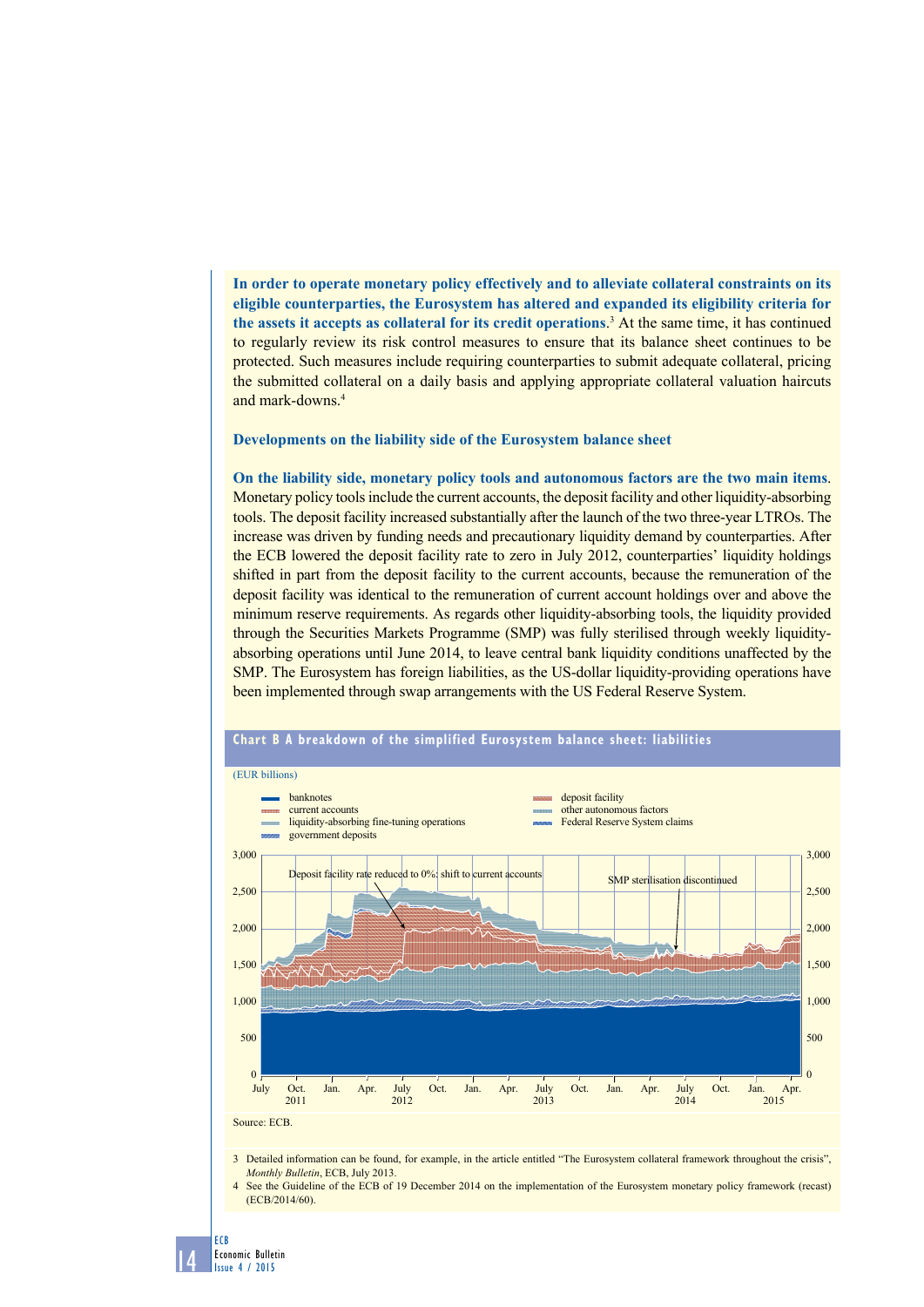policy

The role of the central bank balance sheet in monetary

Turning to the autonomous factors, this item includes banknotes in circulation, government deposits and residual items over which central banks have little or no control. Government deposits have decreased recently since the negative deposit facility interest rate was introduced in June 2014, and this rate has also been applied to government deposits held with the Eurosystem that exceed a certain threshold.<sup>5</sup>

5 See the Guideline of the ECB of 5 June 2014 amending Guideline ECB/2014/9 on domestic asset and liability management operations by the national central banks (ECB/2014/22).

**Against a backdrop of subdued inflation and weak money and credit growth, in 2014 the ECB introduced additional credit easing policies in order to improve transmission.** The muted recovery that had begun in 2013 did not accelerate as initially expected. Monetary growth remained subdued and credit continued to contract, although the pace gradually slowed. Against this background, in June and September 2014 the ECB announced the launch of the TLTROs and purchases of ABS and covered bonds, while it also reduced the key policy interest rates to their lower bound. This package of measures was aimed at enhancing the transmission of monetary policy as well as providing further monetary accommodation. In particular, by bringing the average borrowing costs for households and firms down to levels that were more consistent with the intended policy stance, the measures aimed to support lending to the real economy.

**TLTROs were conducted to support bank lending to the non-financial private sector** (excluding loans to households for house purchase).23 The TLTROs provided long-term funding at attractive terms and conditions for up to four years at the time of the launch of the operations for all banks that met certain benchmarks applicable to their lending to the real economy. The choice of this measure reflected the predominantly bank-based financing structure of the euro area economy and the significance of weak bank lending as a factor hampering the recovery. By providing incentives for banks to lend to the real economy, the TLTROs were aimed at enhancing monetary policy transmission. Improved funding conditions for banks should contribute to easing credit conditions and stimulating credit creation.24

**Purchases under the third purchase programme for covered bonds (CBPP3) and the ABS purchase programme (ABSPP) began in October and November 2014 respectively.** They further enhanced the functioning of the monetary policy transmission mechanism and supported the provision of credit to the real economy. The purchases in the ABS and covered bond markets reflect the role of these instruments in facilitating new credit flows to the economy. In particular, there is a close link between the interest rate spreads at which ABS and covered bonds are traded and the lending rates which banks apply to the underlying loans. Purchases should therefore contribute to lower interest rates on the targeted securities (through the price effect) which should be passed on to the rates on the underlying loans to the private sector (via the pass-through effect), improving lending conditions and creating room for banks to extend more credit.

**These credit easing measures were supplemented by a quantitative balance sheet orientation, marking a major change in the ECB's monetary policy communication.** Adding an indication in the ECB's communication of the quantity of purchases was deemed essential in view of the further worsening of the inflation outlook that had taken place. Uncertainty about asset purchases as an instrument to enhance the accommodative monetary policy stance is inherently higher

23 See the press release on measures to enhance the monetary policy transmission mechanism published by the ECB on 5 June 2014.

<sup>24</sup> The spread on the main refinancing operations, initially set at 10 basis points, was reduced to zero in January 2015 for the six TLTRO operations that then remained.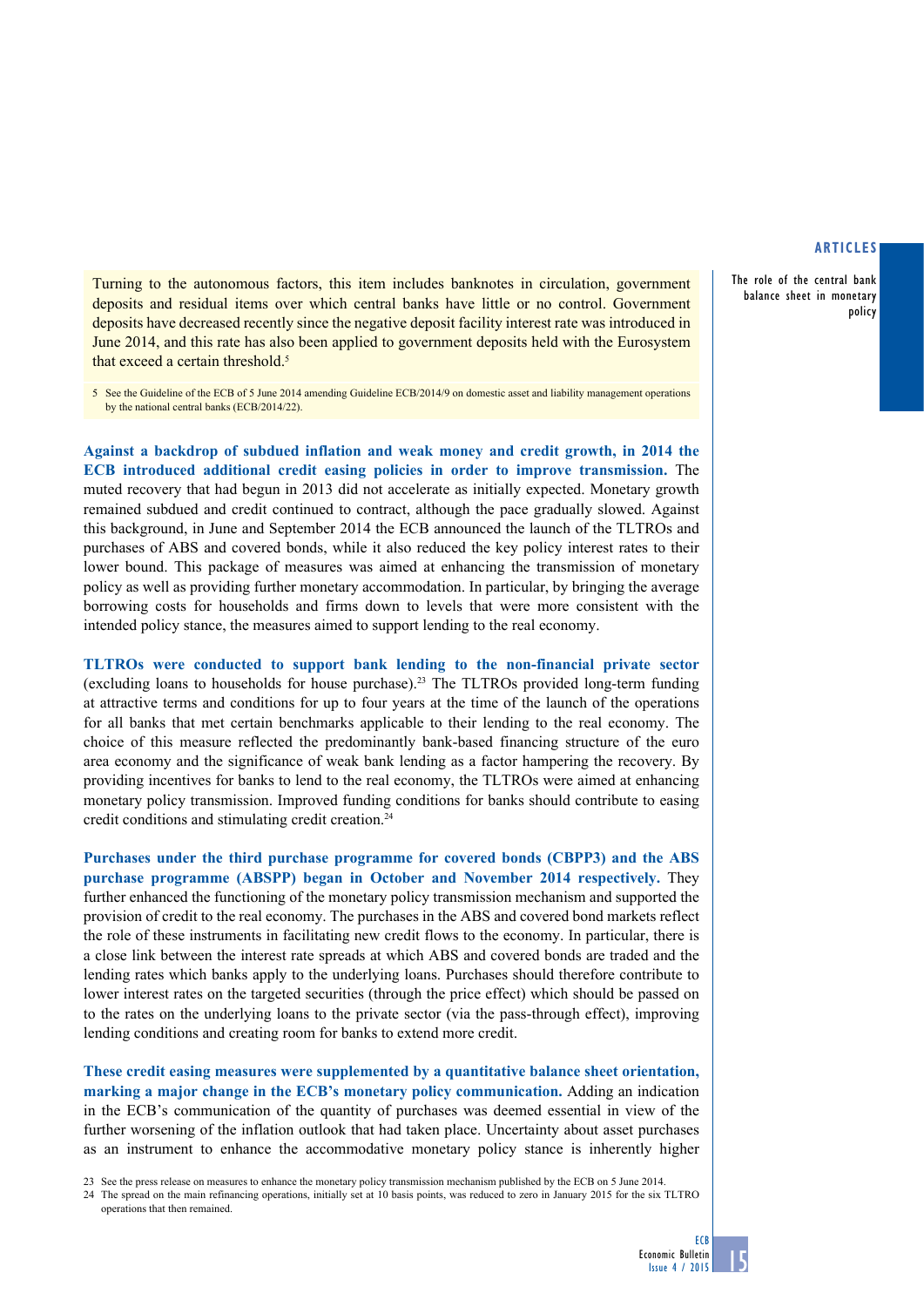compared with uncertainty about changes in interest rates. The purchase programmes for ABS and covered bonds have a high potential pass-through per unit of purchase, given that both markets were impaired, but the precise effects are difficult to anticipate. These purchases will lower funding costs for banks, which should be passed on to households and non-financial corporations seeking bank financing, and will also generate broader macroeconomic spillovers if the liquidity injection is sizeable. By adding a quantitative dimension to its communication, the ECB signalled that a significant purchase volume was essential to arrive at a meaningful macroeconomic effect.

**Following a further deterioration in the inflation outlook, and credit easing measures failing to deliver the necessary degree of accommodation, in January 2015 the ECB decided to purchase public sector securities.** This programme focuses on secondary market purchases of investment-grade debt instruments issued by euro area governments and agencies or international and supranational institutions. Together with CBPP3 and the ABSPP, the public sector purchase programme (PSPP) constitutes the expanded asset purchase programme. Purchases under the expanded asset purchase programme started in March 2015 and amount to  $660$  billion per month.<sup>25</sup> They are intended to be carried out until the end of September 2016 and will, in any case, be conducted until a sustained adjustment is seen in the path of inflation consistent with the aim of achieving inflation rates below, but close to, 2% over the medium term. In May 2015 purchases of public sector securities stood below 2% of euro area total outstanding government debt.

**The unconventional measures taken since June 2014, including both credit easing and large-scale asset purchases to further ease the monetary policy stance when policy rates are constrained by the lower bound, complete the shift from a passive to an active balance sheet policy**. Purchases of public sector securities will mainly rely on the portfolio rebalancing effect and on the signalling effect. Both effects have a size dimension, while successful signalling through the balance sheet also involves a time dimension. The significant size of the monthly purchases, combined with an intended end-point that could be extended if the sustainable achievement of price stability calls for it, should ensure a significant contribution of the monetary impulse, as will be reflected in the increase in the Eurosystem balance sheet.

**The ultimate indicator of the success of the recent programmes and operations is whether they achieve inflation rates below, but close to, 2% over the medium term.** While it is too early to assess their full contribution to that goal, given time lags in the transmission of the monetary accommodation, a number of early indicators of financing conditions and confidence have produced positive signals. Broad financial conditions had already started to improve well before the expanded asset purchase programme was announced, as market participants had anticipated the measure, following announcements by the Governing Council that it stood ready to take additional measures if required. Euro area bond yields have declined since December 2014 across all instruments, maturities and issuers and, in many cases, have reached new historical lows. Given a slight upward tendency in medium-term inflation expectations, real interest rates have decreased further. Spreads on investment-grade corporate bonds have continued their decline and stock prices have increased significantly. Reflecting in part the further decoupling of euro area and US government bond yields, the euro exchange rate has weakened significantly.

**The favourable developments in financial markets have started to spill over to the real economy**. Lower bank funding costs are being gradually passed on to the cost of external finance

25 For more details, see the box entitled "The Governing Council's expanded asset purchase programme", *Economic Bulletin*, ECB, January 2015.